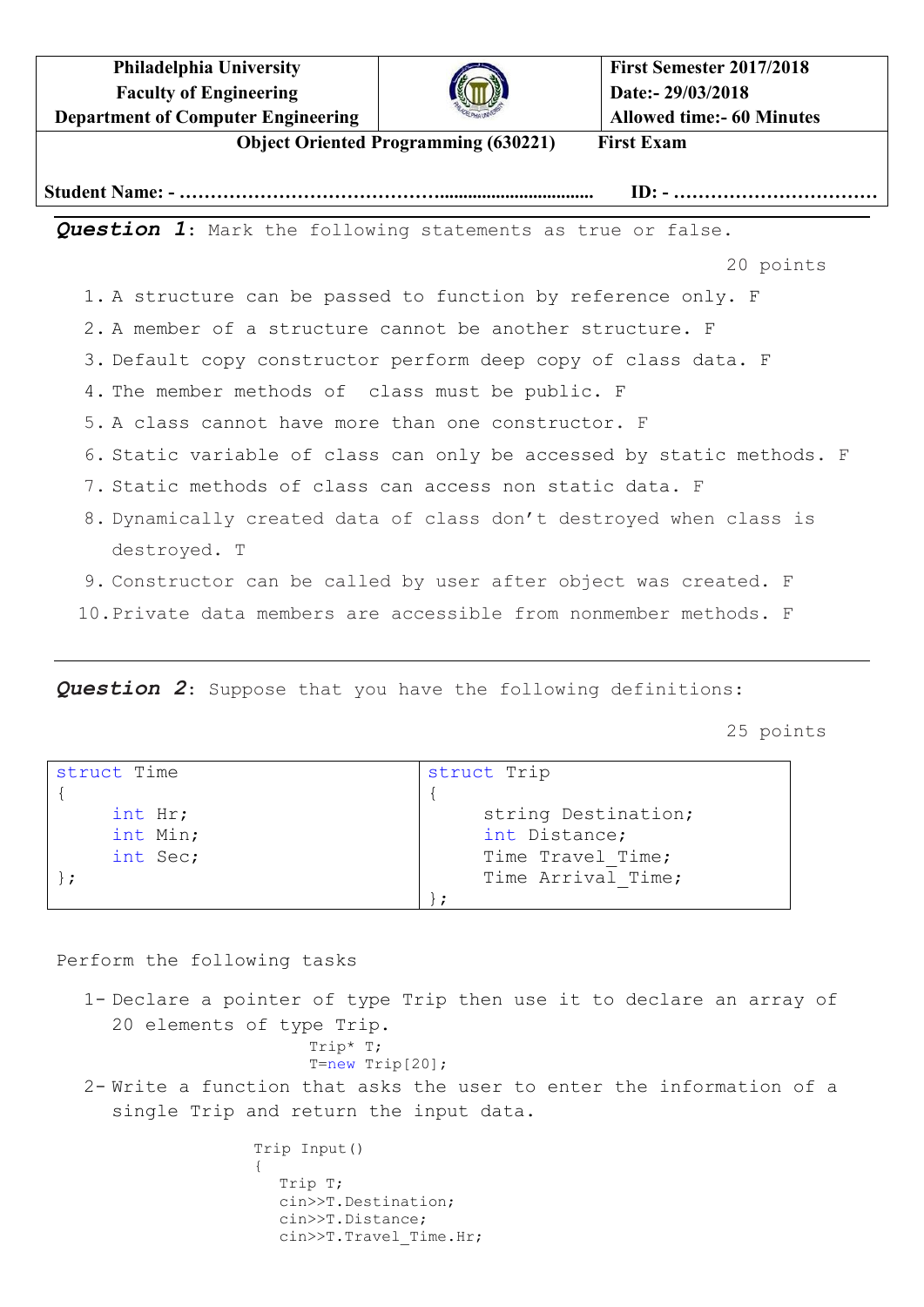```
cin>>T.Travel_Time.Min;
cin>>T.Travel_Time.Sec;
cin>>T.Arrival_Time.Hr;
cin>>T.Arrival_Time.Min;
cin>>T.Arrival_Time.Sec;
return T;
```
3- use the function defined in previous question to Enter the data of Trips in the array.

```
for(int i=0; i<20; i++){
   T[i]=Input();}
```
}

4- Write a function that display the information of data stored in the array.

```
void Display(Trip[] T,int Size)
{
  for(int i=0; i<Size; i++)
        cout<<T[i].Destination<<" "<<T[i].Distance<<" "
        <<T[i].Travel_Time.Hr<<":"<<T[i].Travel_Time.Min<<":"<<T[i].Travel_Time.Sec
        <<" "<<T[i].Arrival_Time.Hr<<":"<<T[i].Arrival_Time.Min<<":"
        <<T[i].Arrival_Time.Sec<<endl;
   }
5- Write a function that displays the destination of trips with 
  distance greater than 50 km.
        void Display(Trip[] T,int Size)
        {
        for(int i=0; i<Size; i++)
         {
              if(T[i].Distance>50)
```
} }

**Question 3:** 30 points

a- Define a structure Date which contains Day, Month, Year of type int.

```
struct Date
{
 int Day;
 int Month;
 int year;
};
```

```
b- Define a class Person which contains the following data:
     1- Class name Person.
     2- The class has 4 variables:
```
- i. Name of type string.
- ii. ID of type int.
- iii. Birth date of type Date.

cout<<T[i].Destination

```
iv. Address of type string.
```
3- The class has the following methods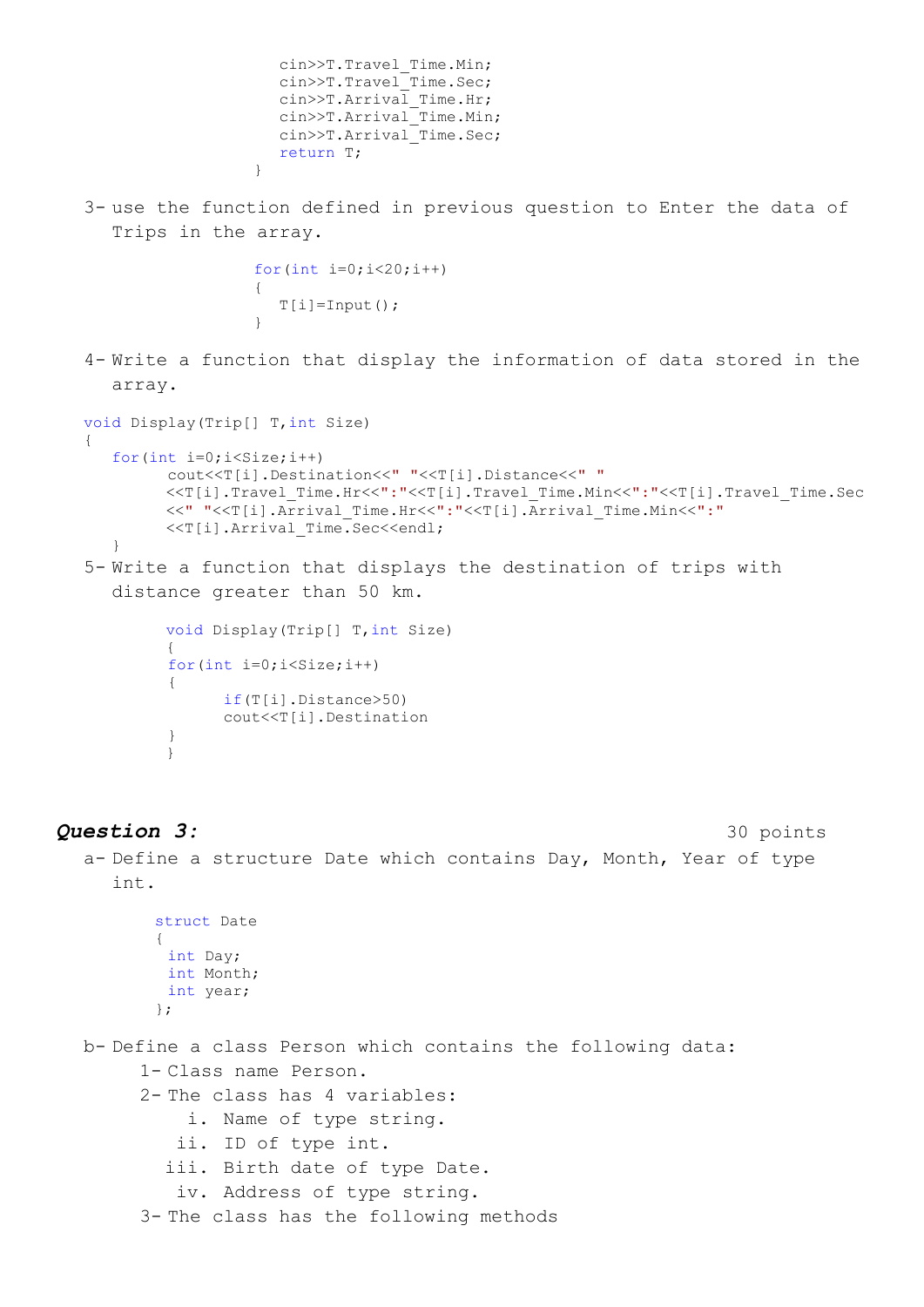- i. Default constructor which initialize the int data to ZERO and string data to "".
- ii. Constructor that takes argument (ID, name, Address, day, month, year) to initialize the variable of class.
- iii. Print method to print the data of class on screen.

iv. Get methods that return each data member of the class.

4- Write a definition of class methods listed above.

```
class Person
{
private:
   int ID;
   string Name;
   string Address;
   Date BDate;
public:
   Person();
   Person(int, string, string, Date);
   void Print();
   int Get_ID();
   string Get_Name();
   string Get Address();
   Date Get \overline{B}Date();
};
Person::Person()
{
    ID=0; Name=""; Address="";
    BDate.Day=0; BDate.Month=0; BDate.year=0;
}
Person::Person(int id,string n,string a, Date bd)
{
   ID=id;
   Name=n;
   Address=a;
   BDate=bd;
}
void Person::Print()
{
   cout<<"ID: "<<ID<<endl;
   cout<<"Name: "<<Name<<endl;
   cout<<"Address: "<<Address<<endl;
   cout<<"Bdate: 
"<<BDate.Day<<"/www.month>>bl><<br/>"<<BDate.year<<endl;
}
int Person::Get_ID()
{
   return ID;
}
string Person::Get_Name()
{
   return Name;
}
string Person::Get_Address()
{
   return Address;
}
Date Person::Get BDate()
{
   return BDate;
}
```